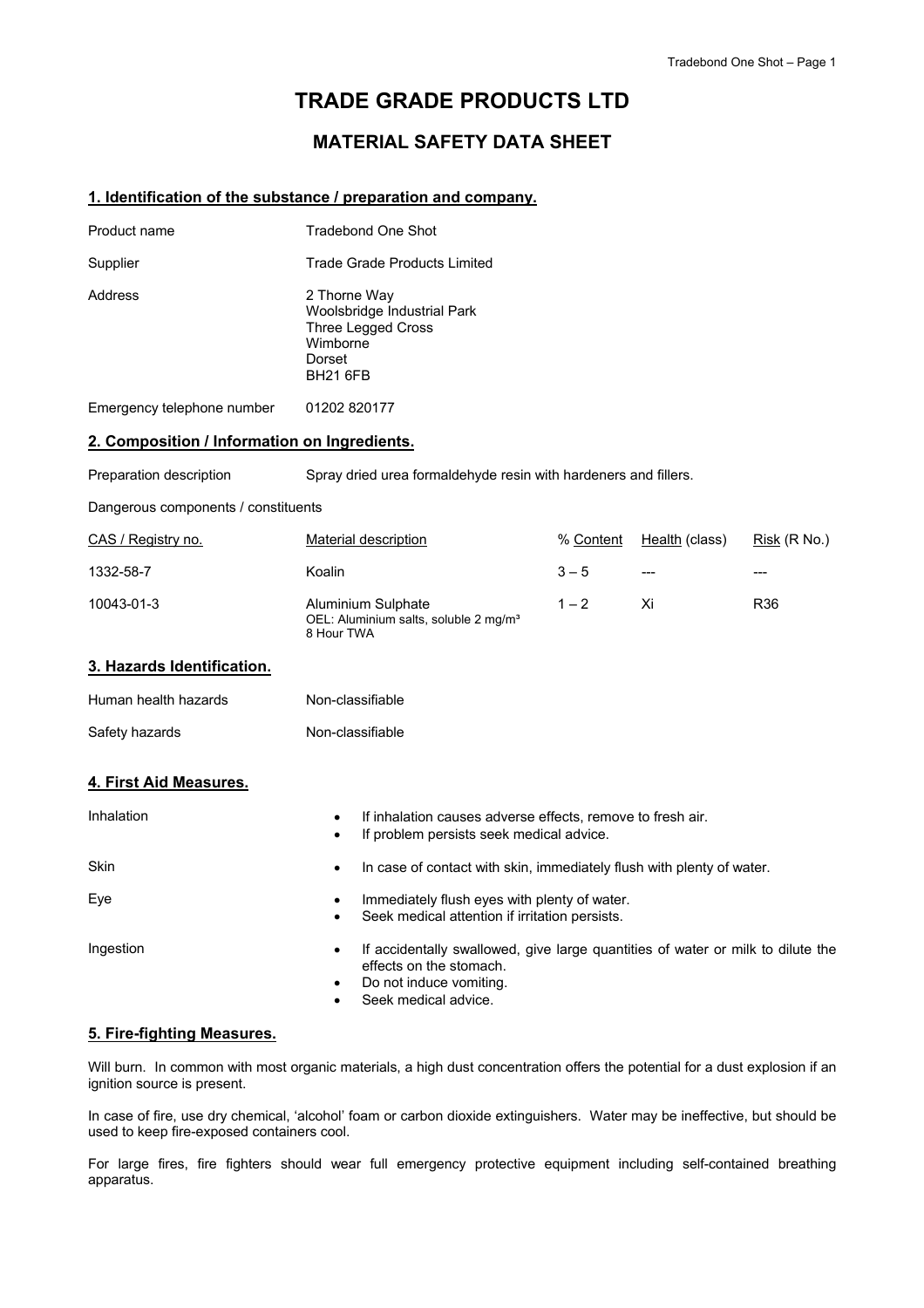### **6. Accidental Release Measures.**

| Personal protection       | Always wear appropriate protective clothing (refer to section 8).                                        |
|---------------------------|----------------------------------------------------------------------------------------------------------|
| Environmental precautions | Prevent from entering drains or watercourses, should this occur; notify the relevant<br>local authority. |
| Clean up method           | Sweep (scoop) up and remove to a chemical disposal area.                                                 |

# **7. Handling and Storage.**

| Handling |              | Handle in accordance with good industrial hygiene and safety practices. Refer to<br>section 8 for appropriate personal protective equipment. Wash thoroughly after use. |
|----------|--------------|-------------------------------------------------------------------------------------------------------------------------------------------------------------------------|
|          | Inhalation   | Avoid prolonged or repeated breathing of dust or vapour.                                                                                                                |
|          | Skin contact | Avoid prolonged or repeated contact with skin or clothing.                                                                                                              |
|          | Eves         | Avoid contact with eyes.                                                                                                                                                |
| Storage  |              | Keep in tightly sealed containers and store in a cool, dry place; avoiding exposure to<br>heat, light, moisture and air.                                                |

# **8. Exposure Controls / Personal Protection.**

| Exposure controls      | If airborne contaminants are generated when the material is heated or handles,<br>sufficient ventilation in volume and airflow patterns should be provided to keep air<br>contaminant concentrations below acceptable levels. Refer to section 2 for specific<br>exposure limits. |
|------------------------|-----------------------------------------------------------------------------------------------------------------------------------------------------------------------------------------------------------------------------------------------------------------------------------|
| Respiratory protection | Where air contaminants can exceed acceptable criteria, use approved respiratory<br>protective equipment. Respirators should be selected based on the form and<br>concentration of contaminants in the air.                                                                        |
| Hand protection        | Wear impervious gloves as required to prevent skin contact.                                                                                                                                                                                                                       |
| Eye protection         | Use goggles if contact is likely.                                                                                                                                                                                                                                                 |

## **9. Physical and Chemical Properties.**

| Physical state            | Powder.            |
|---------------------------|--------------------|
| Colour                    | Cream.             |
| Flammability              | Combustible.       |
| Auto-ignition temperature | Not determined.    |
| Explosive limit           | Not determined.    |
| Oxidising properties      | None known.        |
| Vapour pressure           | Not applicable.    |
| Relative density          | 0.7                |
| Water solubility          | Partially soluble. |
| Fat solubility            | Insoluble.         |